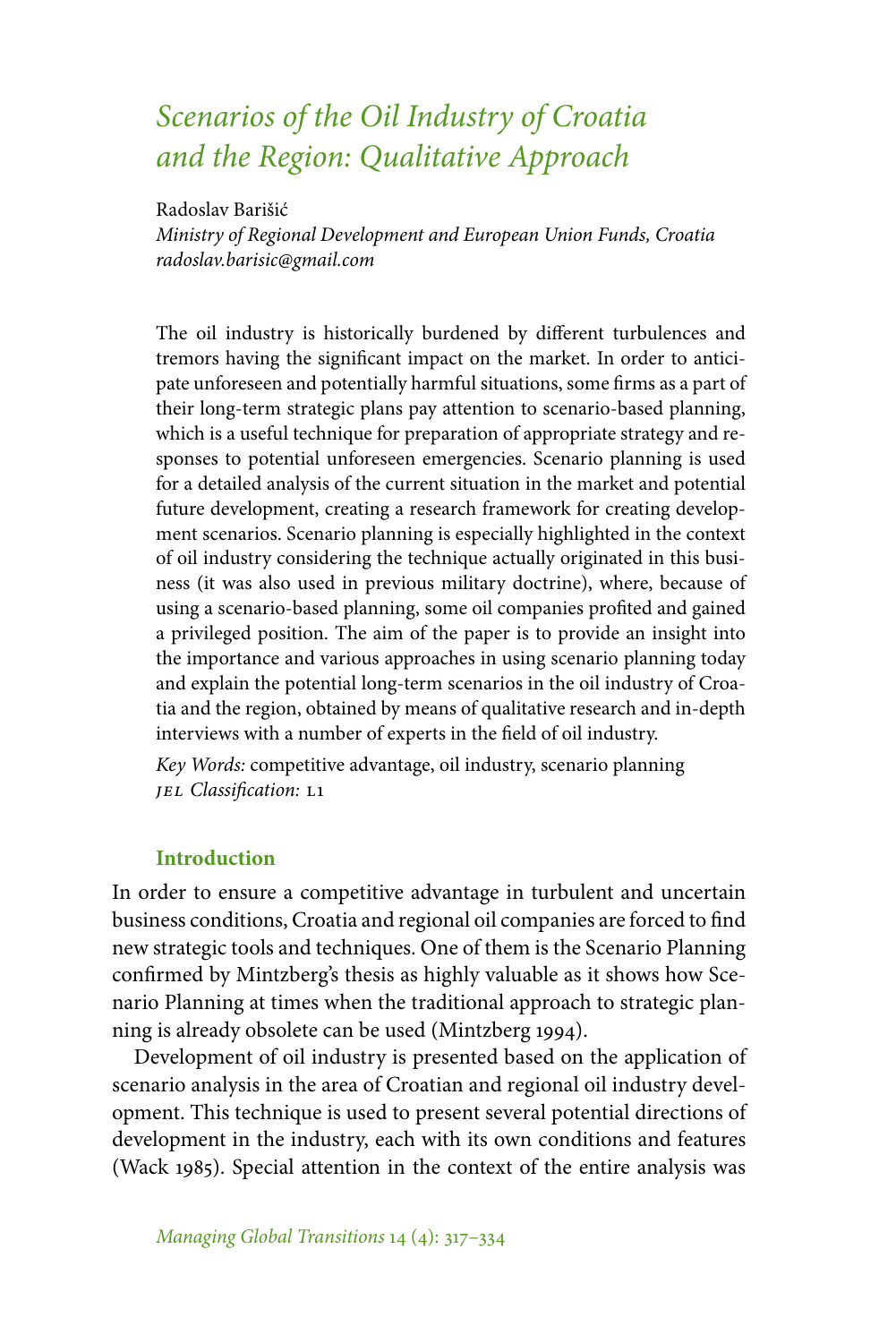given to ina Oil Industry, Plc. in respect to its role in the Croatian market and the region. Recommendations for further development of ina were given considering the results of the scenario analysis of oil companies, including its strategic positioning and adapting to the global competition.

Empirical research was based on materials obtained in interviews with experts in oil industry and oil economy. During the interviews, respondents stated their opinions on the outstanding issues related to scenariobased approach to oil industry. Their statements were synthesized and resulted in certain opinions and conclusions common for all experts during their interviews. We stress out that main subject of the research is analysis of scenario planning and thinking in terms of how to create productive business models and adjust the oil company's business strategy accordingly.

# **Approaches and Steps in the Development of Scenarios**

# schools and organizations in scenario planning

There are few scenario-based approaches to planning, mainly stemming from various organizations and schools that have gradually developed the technique of scenario analysis and enriched their approaches assisted by the different methods of computer support in evolution of the technical capabilities. Ringland (1998) highlights the following as the most influential approaches:

- Battelle's BASICS
- Comprehensive Situation Mapping (CSM)
- Computer Driven Simulations  $STRAT^*X$
- Copenhagen Institute for Future Studies
- The European Commission's Methodology
- French School
- The Futures Group
- Global Business Network (GBN)
- ncri
- sri

Every of them are discussed in more detail below.

*Battelle's BASICS*. During the 1980s with the help of IT support many organizations developed their own methods of scenario planning. Consultancy seated in the United States began in 1980 development of methodology called basics (Battelle Scenario Inputs to Corporate Strategy). This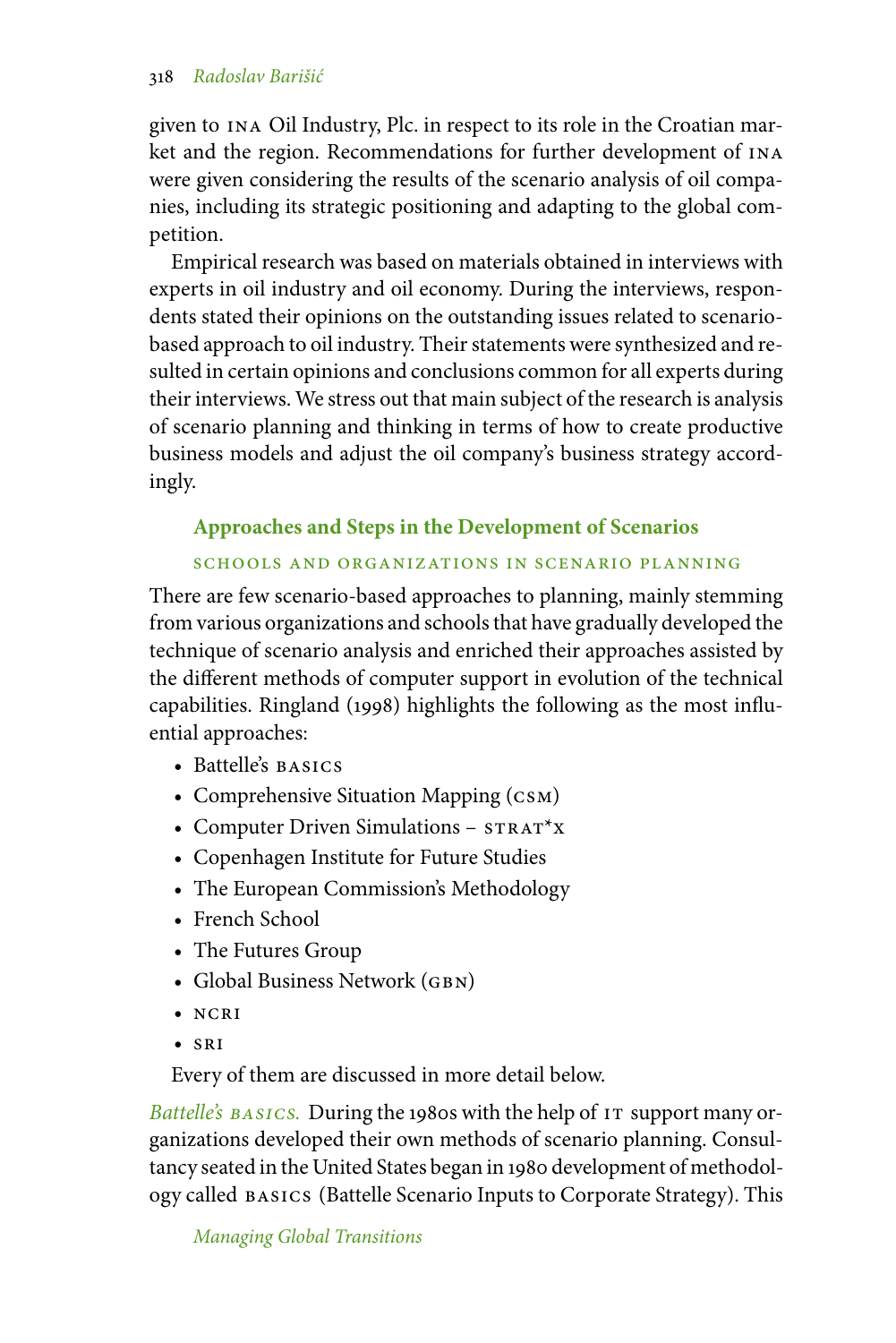methodology was an enhanced derivative of the cia techniques previously developed by RAND Corporation and the University of Southern California. Important new element in this approach was the expert judgment so the process involved the computer program with good customer support.

*Comprehensive Situation Mapping (csm).* Within the scenario planning, the csm method helps to develop a deeper insight into the systematic structure and its dynamic implications. csm basic feature is the possibility to improve mental models of managers in strategic decision-making situations. Since the features of this method are related to computer simulations, the vital role of this tool is bridging the gap between qualitative descriptions and quantitative modelling. csm as a tool helps to design the strategy from its initial phase of developing a situation model to the finalization of a strategic analysis. It includes the principles of Systems Dynamics and Systems Thinking, which comprises the overall situation.

*Computer Driven Simulations – strat\*x.* The use of powerful simulation models is presented through following approach used by several companies that consider the question 'what if' in possible future directions, basing it on solid facts. This model was developed in Windows platform of business-simulation designed to bridge the gap between the theory and the practice in different industries. Original version MARKsTRAT was developed in 1977 while the version MARKSTRAT 3 was designed for the work of 6–30 managers divided into groups of 4–6 people. Each team was responsible for simulated management of a company in direct competition with other teams. This method allowed employees free environment to develop their creativity and vision. Participants performed different types of analysis in the process of decision making: market analysis, competition, business environment, financial analysis, etc.

*Copenhagen Institute for Future Studies.* This institute was established in 1970 as a non-profit organization by the former Danish Minister of Finance and OECD Secretary General Thorkil Christensen in cooperation with a several visionary companies and organizations keen to modernize their decisions by exploring the future. This scenario making approach focuses on the social factors that affect the other elements. Although the scenario planning in time significantly evaluated, this particular technique is still used as it takes the whole society as a valid basis for developing a scenario.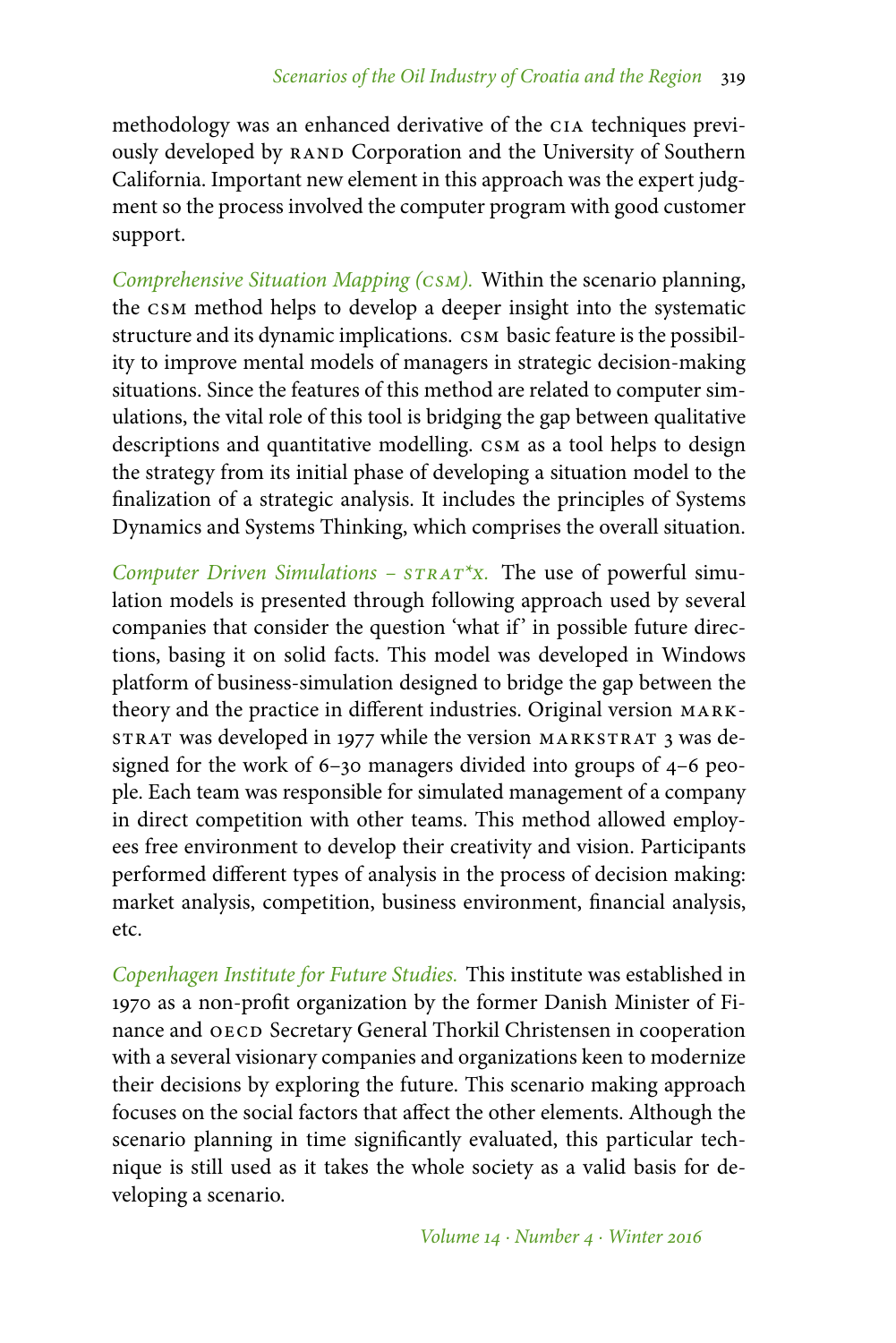*The European Commission's Methodology.* Since it is often pointed out that the future has not been written yet and in principle cannot be predicted, the processes of reflection on the future and effects of the exploration of alternative future can have a striking effect on directing a company's future. But the assumption that the future can still be interfered rests at the core of the research performed by research departments of future events in the framework of the European Commission. The European Commission uses the method of 'design of factors – design of doers', involving a small group of selected experts and does not include questionnaires. The method represents less formal and adaptable approach to professional counselling. Pragmatism and adaptability of this method improves the application of knowledge of the partners inside and outside of the European Commission.

*French School.* During mid 70s' French strategy specialist, Michel Godet, started developing scenarios (Godet 1987). Its functions have changed over time, based on what was the importance of the orientation towards the future and accordingly continued to develop its methodology for developing scenarios. This approach is in line with Battelle basics methodology used forecasting methods in the assessment of interaction effects. Godet's approach developed gradually over the years and is comprised of a set of software tools, especially micmac (Matrix d'impacts Croises Multiplication and un Classement).

*The Futures Group.* Futures Group is a consulting firm specialized in the area of strategic planning which developed a scenario-based approach to planning, based on an analysis of the impact of trends (Cross Impact Analysis). A typical project consists of three phases: preparation, development of scenarios and reporting and use. The preparatory phase is primarily focused on defining the focus searching for answers to several questions revealing the limits of scenario application. Apart from these questions, key drivers of the system and the environment that should be recorded are determined. In the development phase, comprehensive sets of future world scenarios are constructed. Then the sets are reduced to a smaller, concise number of major events. Development phase is than finalized by projecting the time trend for each of the variables highlighted by those in charge of the scenario. The final phase consists of reporting on the findings by various documents, as different graphic layouts and presentations describing the assumed future. For the scenario findings to be used and benefited at the highest managerial level, effective communi-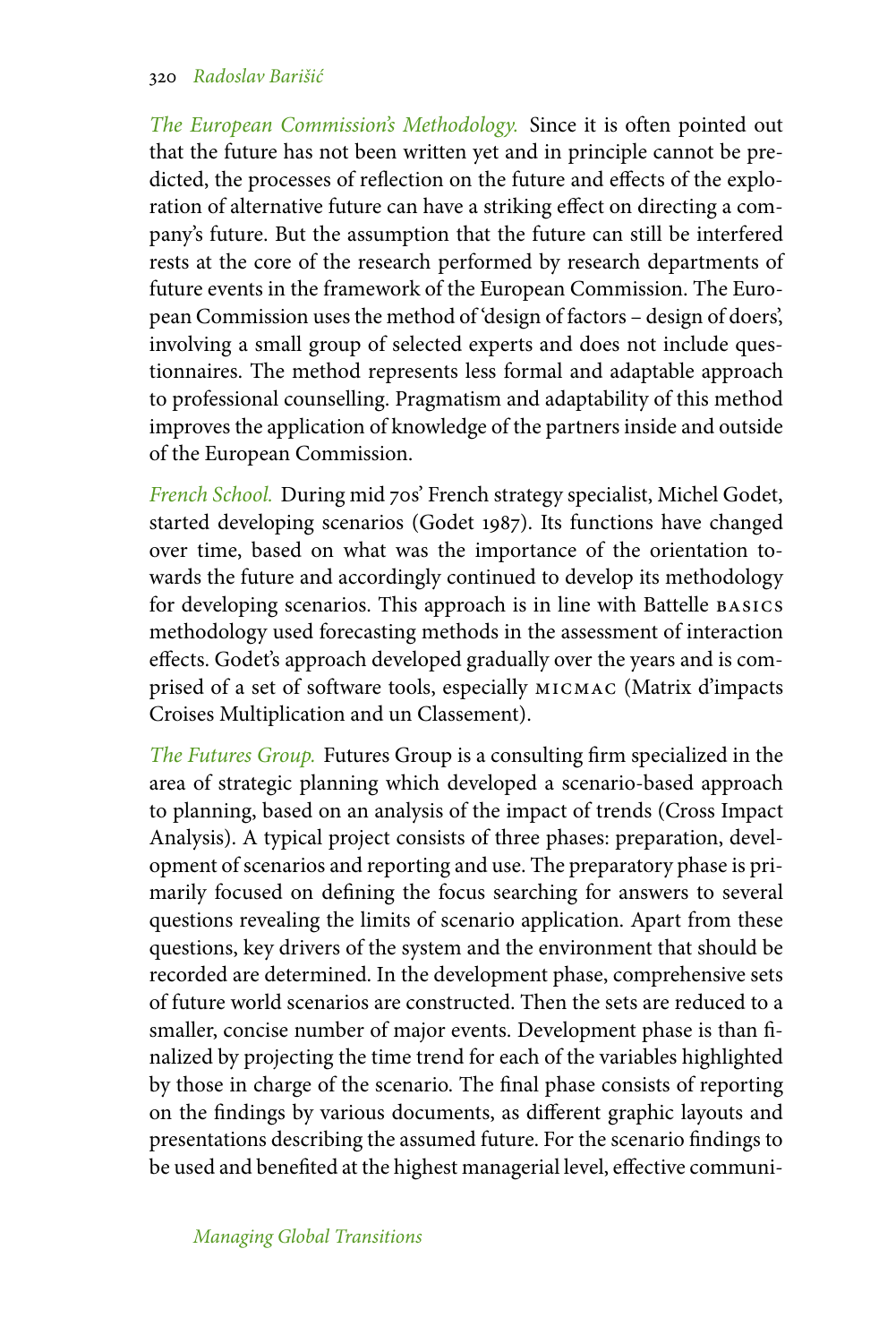cation on assumptions and outcomes of the scenario findings is of crucial importance.

*Global Business Network (gbn).* Peter Schwartz along with Jay Ogilvy formed the organization after leaving Shell (Ogilvy and Schwartz 2004). The basic idea was to provide the customers with high quality information and to contribute to the development of their perceptive on alternative futures added by the scenario analysis method. The idea of conducting business with this method evolved even further and the network of consultants evolved working on individual projects, exchanging ideas, opinions, observations, etc. Therefore the GBN has become king of a club, a community, working with clients and using an unconventional approach, atypical of other consulting companies.

*ncri.* This approach was developed by Northeast Consulting Resources Inc., on whose initials the name was made up. It is based on the screenplay technique called 'Future Mapping'. Its methodology uses two sets of tools, 'Endstates' or alternative visions of the future and 'Events' or specific events. The first observes the industry specimens to a certain future time extend, usually four or five of them. They are able to describe incomplete or polarized points of view requiring mutual integration. Several alternative visions does not necessarily have to be mutually exclusive, therefore one vision can mutually exist with completely different vision of business model. Events such as different set of tools are specific, concrete and visible manifestations of the most important future trends and questions. Finally this method comes down to a collection of conclusive events and alternative visions focused at the development of marketing strategies.

**SRI.** SRI International and the Royal Dutch/Shell initially developed an approach of intuitive logic. Scenarios must present a framework for structuring the perceptions of management on alternative future environments in which decisions will be made. The main material of the scenario is not the idea of consultants and futurists, but the management perception regarding critical trends. The range of decision-making affected by these scenarios is very broad, from urgent decisions up to the long-term considerations such as strategic decisions on diversification of a company. In the late 70s sri International revised its methodology scenarios to meet the corporations' needs for strategic analysis of future trends and the degree of uncertainty that direct implications have on strategic plans, investments and other decisions that are made in the present. Their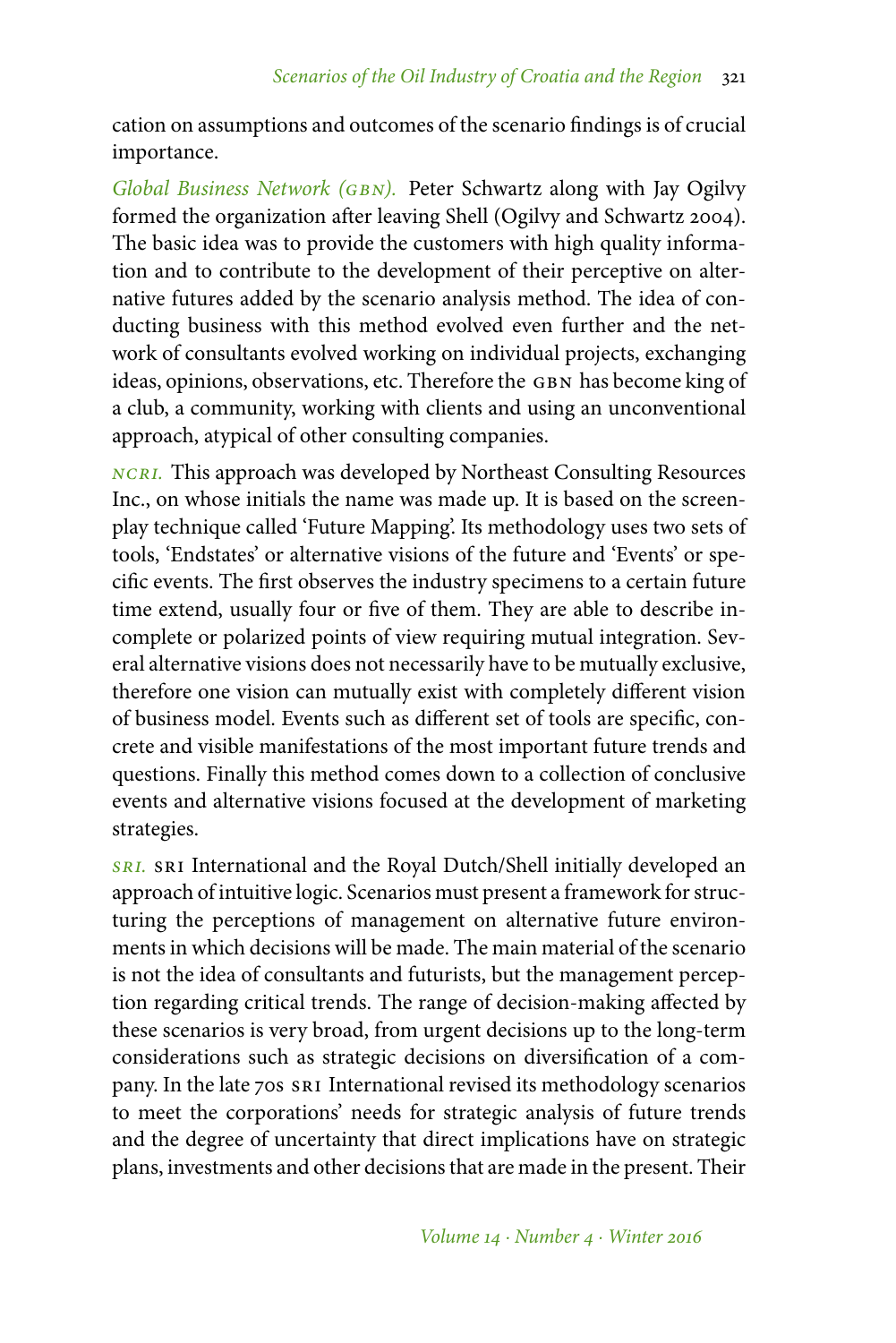methodology, known as the sric is considered a role model of intuitivelogical access scenario-based planning, primarily because of its simplicity and practical application. sric method includes 6 steps through strings of analyses and workshops. In certain segments it is similar to the gbn's technique of scenario analysis implementation.

### steps in developing of the scenario

As we already presented, there are many approaches and recommended models in implementation of scenario planning, but most of them have similar premises and process logic in scenario developing. According to Schwartz (1991), the process of scenario making is divided into 8 steps, each separately including one unit:

- 1. Identifying focal issues and decisions
- 2. Defining the key factors in the local environment
- 3. Definition of the main driving forces
- 4. Ranking of the driving forces in order of importance and the degree of uncertainty
- 5. Selection scenarios logic
- 6. Scenarios' content enrichment
- 7. Explanation of the implications
- 8. Selection of leading indicators and guidelines

*The First Step – Identifying Focal Issues and Decisions.* When developing scenarios the key issues and areas of interest to be dealt with in the process of developing scenarios should be the starting point: which important matters will be considered by the decision makers and the management in the future? What are the decisions to be made in order to have longterm impact on the state of the company? Scenarios that are developed on the basis of macro-economic context may not be able to point out the he differences that have an impact on the object of analysis. Special attention in all scenarios is given to an environment that dictates the type of data which are the basis for the creation of the foundation the development of scenarios. Key decisions that have potentially important effects on the entire business must be singled out.

*The Second Step – Identifying the Key Factors in the Local Environment.* If the identification of focal points or observed questions is the first step, then listing the main factors that influence the success or failure of these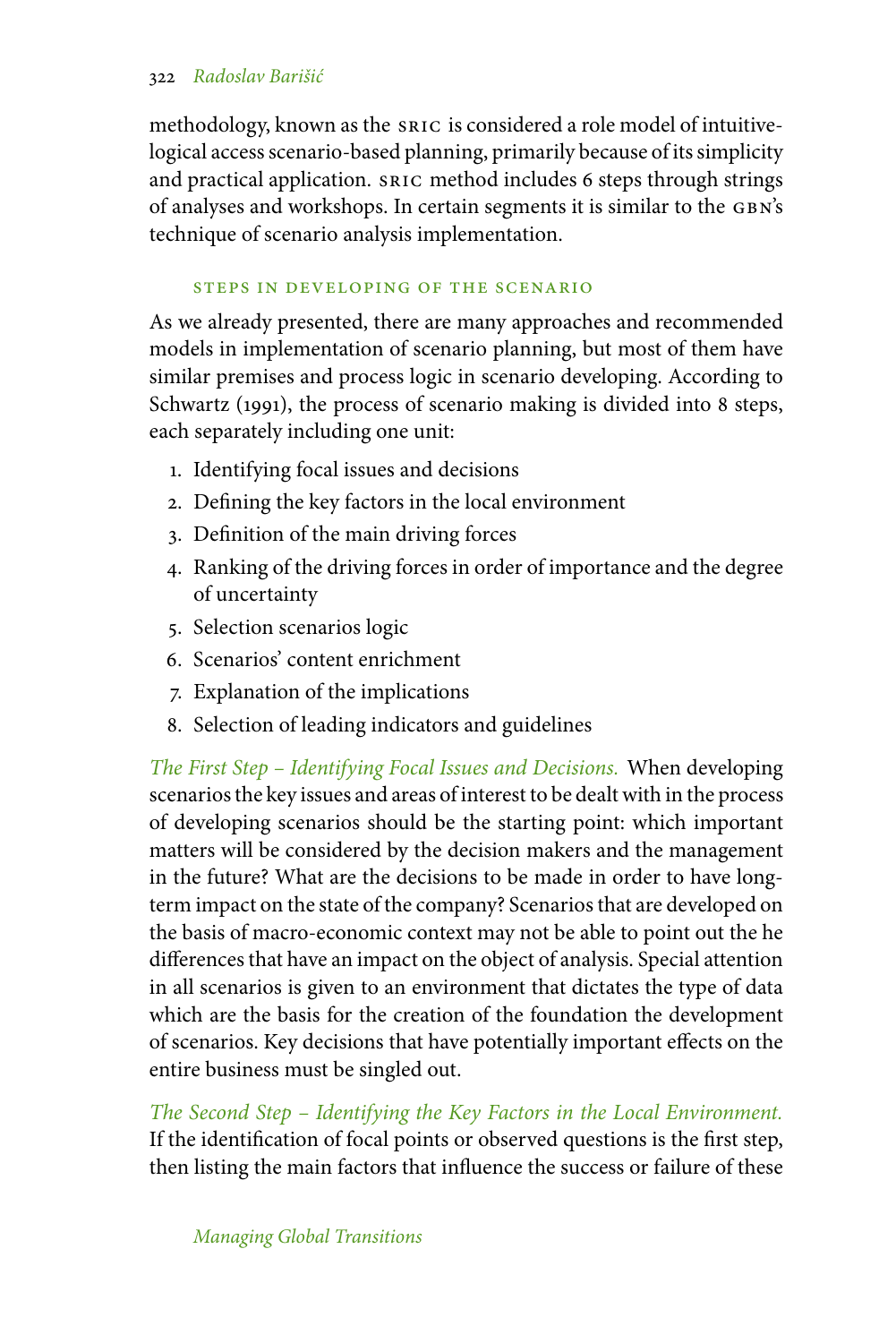decisions is the second step. Facts about customers, suppliers, competitors and etc. are investigated. The questions are raised: What would managers like to know when making key decisions? What will be regarded as a success and what as a failure? What kind of circumstances will shape the final outcome?

*Third Step – Main Driving Forces.* After mentioning all the main factors, the third step involves defining the driving forces in the macroenvironment influencing key factors identified earlier. In addition to the list of social, economic, political, environmental and technological forces, it is important in this phase to answer the question which kind of drivers are standing behind those factors of the micro-environment defined in the second step? Some of them are predefined (e.g. demographics) and some distinctly unsafe (as public opinion). It is extremely useful to know what is inevitable and important, and what is unpredictable and yet essential. Let us imagine ourselves asking these questions in the future: 'What would we do if we knew about the changes in the tax system, interest rates, inflation level and so on'. In that way we could open certain perspectives and visions. This is the most intensive research step in the process, where we need to carry out a research in order to adequately define the driving force in the company. The market, new technologies, political factors, economic conditions, etc. are being examined. The research is conducted in the direction of reviling and defining current trends or the weakening and the disappearance of the same.

*The Fourth Step – The Ranking of the Driving Forces in Order of Importance and the Degree of Uncertainties.* The fourth step monitors the ranking of the driving trends based on two criteria: the first indicating the degree of importance of focal points or issues identified in the first step and the second, indicating the degree uncertainties characterized by these factors and trends. Analysis is made where the most characteristics are highlighted in order of importance and the degree of uncertainties whereby the goal is to identify two or three most important factors and trends standing out according to the highest level of importance or uncertainties.

*The Fifth Step – Select the Scenario Logic.* Scenario logic is defined as a research interaction between the most important and the least certain drivers constructing the research framework. The aim is to identify several scenarios whose discrepancies and special features are determined by the experts in charge of decisions making in the previous course of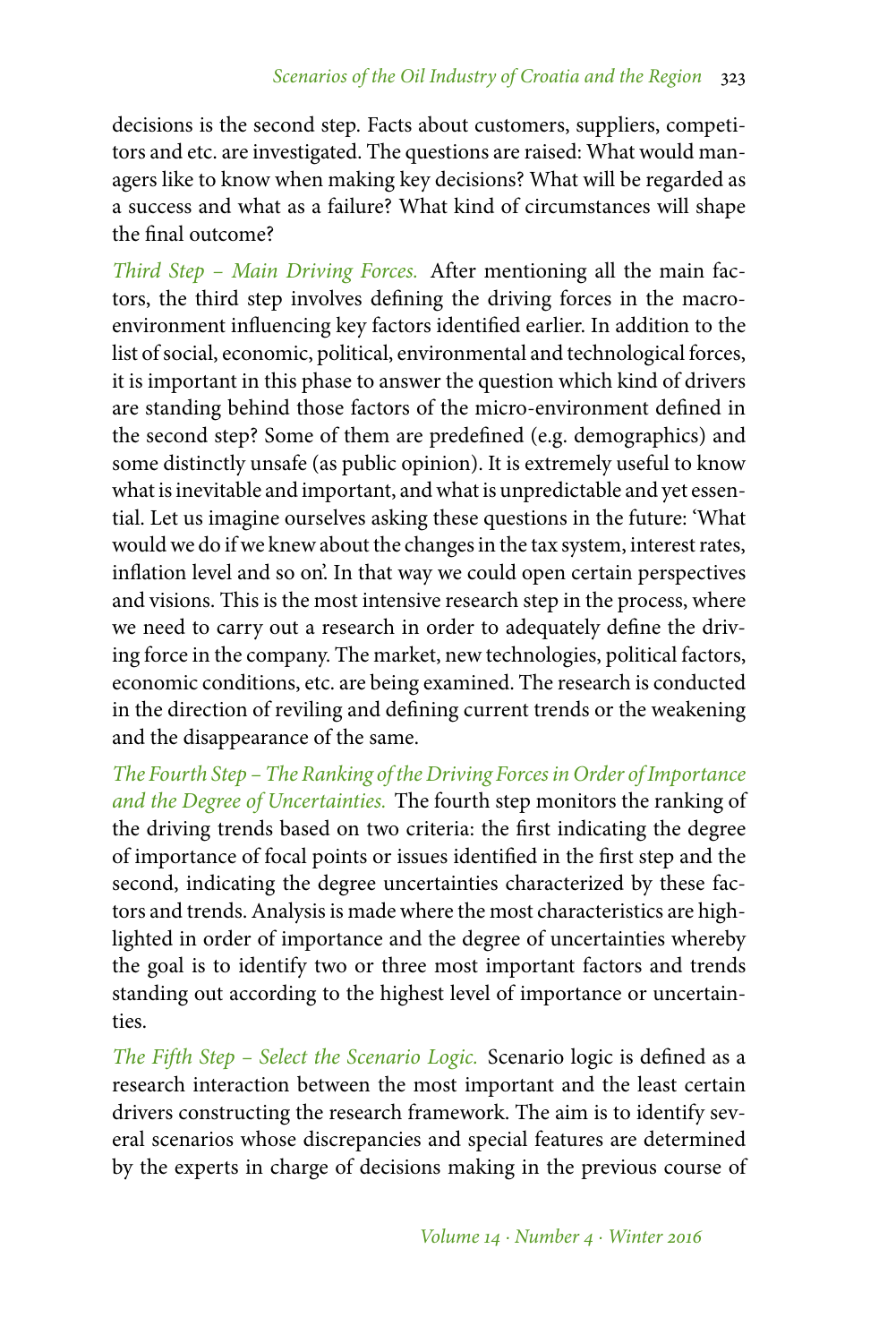the scenario. It is crucial to point out that the driving forces in the scenarios have to be a small number, thus avoiding excessive multiplication of scenarios, such as i.e. placing all possible uncertainties in the interrelationship and analysing it. Many events are possible, but only a few scenarios can be worked out in detail, thus avoiding the reduction of the effect of the process.

*The Sixth Step – Enrichment of Content of the Scenarios.* Main task of this step is the upgrade of the basic form of the scenario including the key factors and driving forces developed in the second and the third step. Scenarios are perfected by adding adequate roles to each key factor and each driving force. Each of the scenarios is developed by the exploring the reactions of parameters defined by the effect of the key driving forces on the assumed focal issues. The goal is to gather all the explored segments into one narrative whole.

*The Seventh Step – Implications.* After detailed development of scenarios, it would be wise to return to the focal issues and decisions defined in the first step. What can happen and have consequences on our points of interest, if certain factors emerge projected in each scenario?

*The Eighth Step – Select the Leading Indicators and Signposts.* Indicators should be identified which are used for the basis of current trends and in turn suggest scenarios that are fallacious but are potentially closest to the real situation. It is important to urgently recognize which of the made scenario is closest to the actual situation and the future. Thereby a company acquires a competitive advantage in relation to the other market participants, as it anticipates future events that could happen in the observed industry can accordingly adjust their strategies in the best possible way.

The entire scenario development process and taking of steps takes place in the manner of identifying key decisions and problems expected in the core of the analysis, its influence on strategic decision making and deciding on the planning horizon by scenario development (Shoemaker 1995). It is followed by identifying the main factors affecting the future. They are external and usually cannot be influenced upon. Factors most commonly studied are the size and the growth rate of a specific market, long-term economic conditions, price trends, availability and the cost of capital, etc. (Van der Heijden 1996).

The third step analyzes the important environmental conditions shaping the future of a company's business. Analysis is performed in two seg-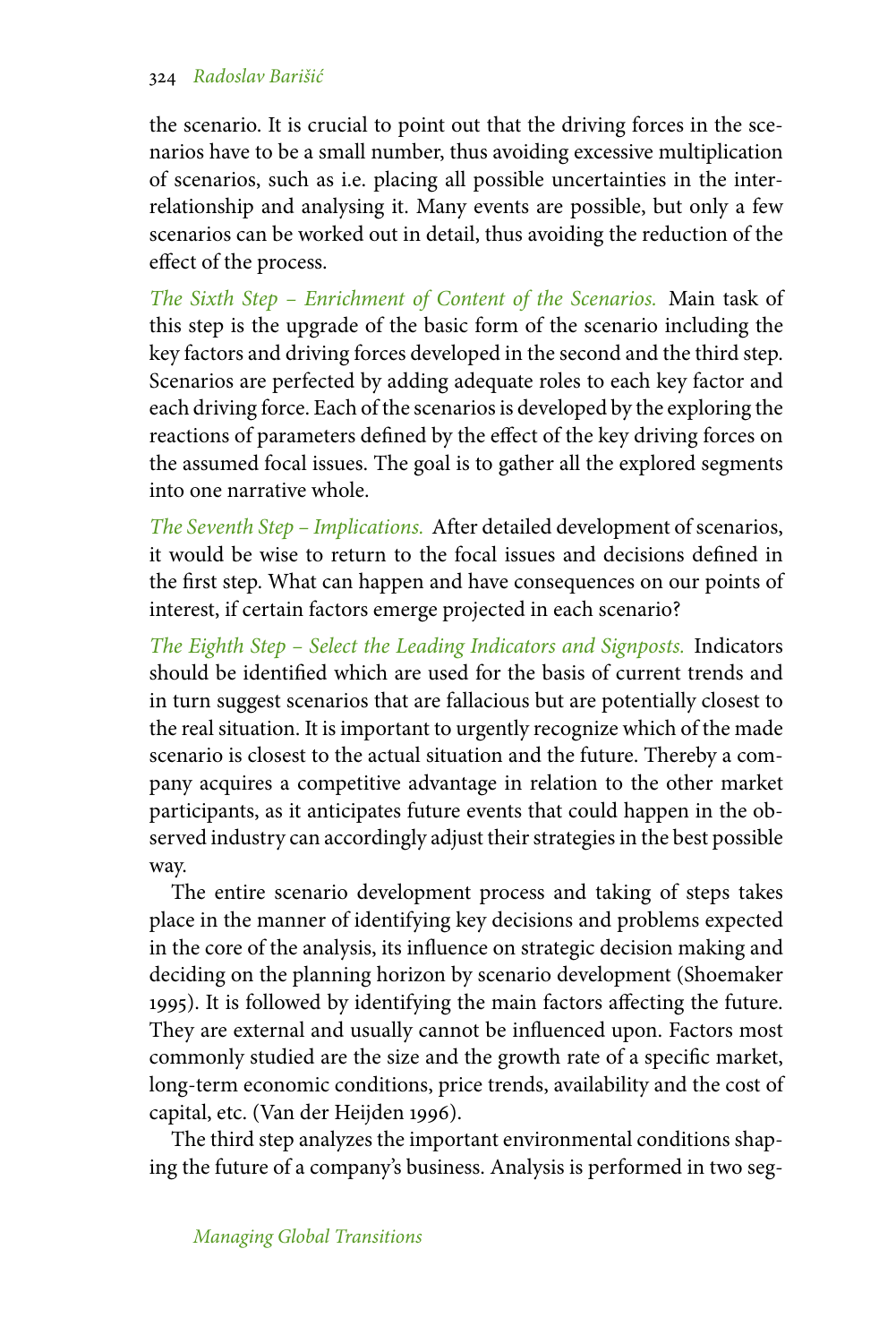

FIGURE 1 Matrix of the Scenario Impact/Uncertainties (adapted from Ringland and Young 2006)

ments, by analysing the macro-environment (to which the company has to adjust) and analysing the industrial environment (to which the company can have influence by adjustment). It is important to recognize the importance of particular drivers and its possible impact to the structure of future environment. Impact/uncertainty matrix can be helpful to the system with its simple principle of evaluation: high, medium and low. If a certain drive has a high level of impact and high level of uncertainty than it is a scenario key driver.

# **Potential Development Scenarios for oil Industry in Croatia and in the Region**

Scenarios are created by qualitative research (in-depth interviews) with a number of eminent experts from the Croatian oil industry and with experts across the region. Steps in conducting the research have been implemented by respecting the guidelines and recommendations of the sri approach. Experts went through structured interviews, answering a series of questions that ultimately formed the entire composition required for the construction of scenarios by using this approach.

At the beginning the subject of research was determined which served as a basis to all other process components. Immediately after defining the subject, analysis of the factors having an impact on the final result of the determined research objectives followed. Than all factors and drivers were ranked according to its characteristics and selected as those having the most influence to the research subject and at the same time least secure of forecasting. Than the drivers were attributed with the opposite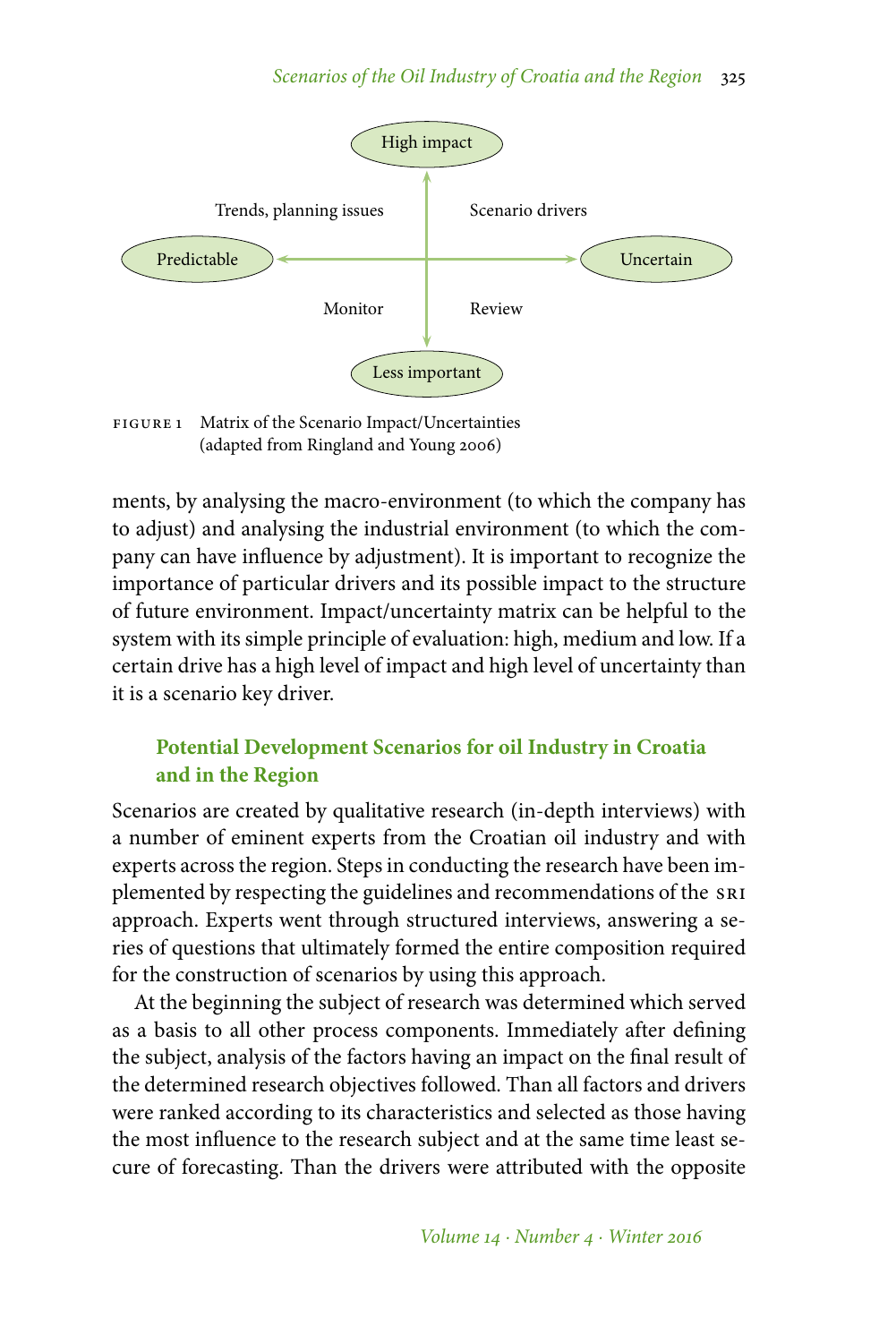characteristics along two intersecting axes constructed from four different scenarios.

The final phase represents the determination of the implications arising from the scenarios and indicators pointing to future development in a in a precise determined direction.

# qualitative research methodology through in-depth interviews with experts

Methodology of open type interview was used in the research performed through thematic units. During the interviews through semi-structured interviews, i.e. a series of open questions the respondents were asked about their views on elements defining the research area, searching to verify that the respondents were in the wake of the joint conclusions at hand. Data obtained through interviews through open issues in the context of qualitative research assisted the researcher to sublimates perception, experience and knowledge of participants through in-depth interviews. Result of this approach is a comprehensive picture broadly interpreting the examinees' vision, without limiting factors that may diminish the creativity and foresight during the research process (Patton 2002).

After determining the research problems, we decided to use the interview method as the best suited method for collecting the data needed for finding answers to the research questions. Although conducting interviews is usually considered as the 'best' technique for collecting data, there is a risk of underestimating the complexity of implementation and research methods. In-depth interviews can be defined as a process in which knowledge of the social world is constructed through interaction. The process of interviewing is not just a neutral exchange of questions and answers. The key of successful implementation of the interview is active nature of the process that results in a contextually rich content.

Deliberate sample of respondents was selected (10 top oil industry experts, all of high-ranking employees of companies and institutions engaged in the oil and energy sector) according to the expertise and knowledge of the strategic planning and prospects of development in the oil business. Respondents selected in this method had the ability of making good illustrations of the focal problem and they were well informed about the topic during the interviews. The principle of defining the patterns in qualitative researches as typically 'meaningful' or 'theoretical' was followed, as opposed to random sampling or some other approach which aims to ensure statistical representatively. All interviews were conducted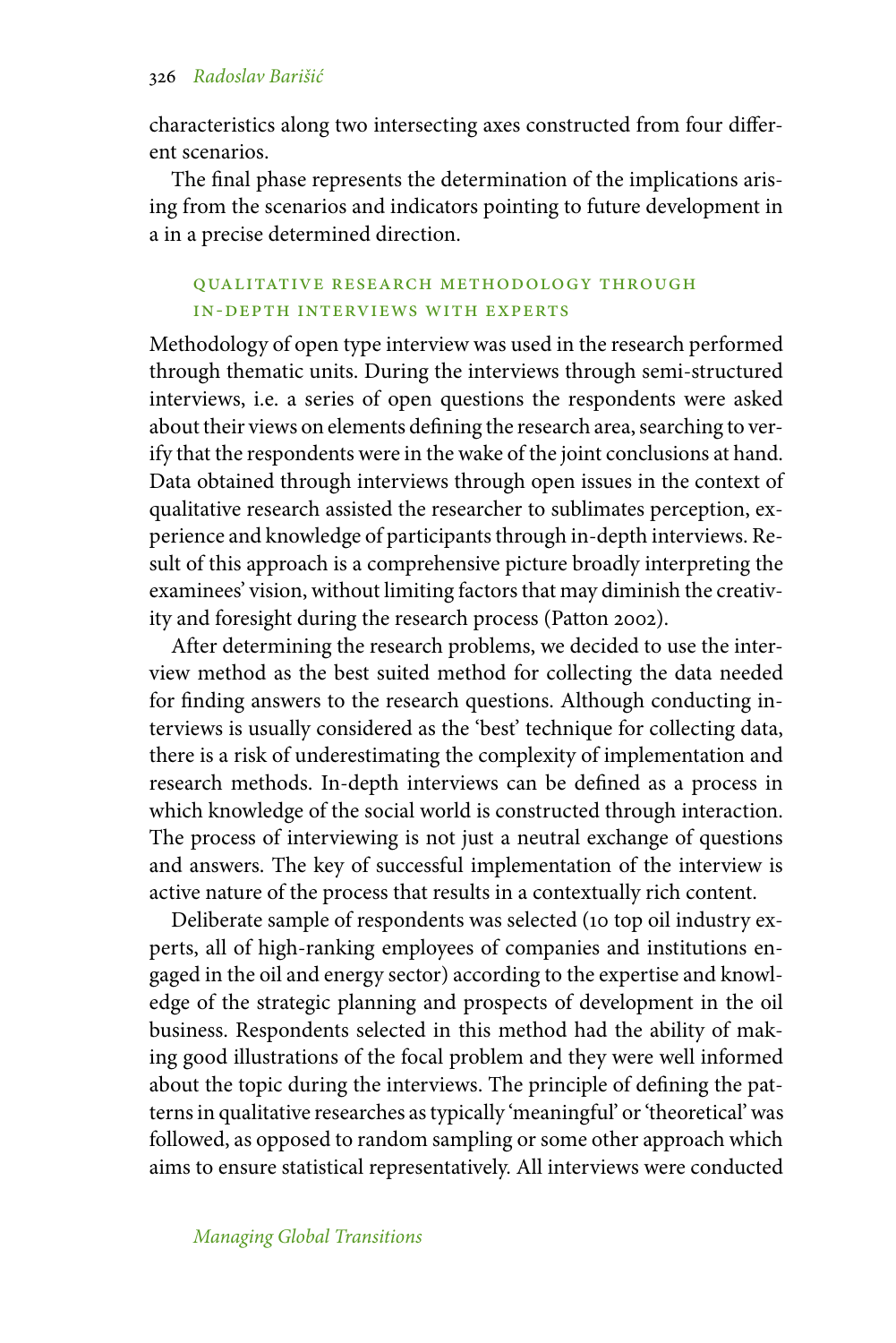over a period of approximately two months and every single interview lasted from 30–60 minutes.

Respondents were approached by telephone or by direct contact, depending on their availability, and free time. Interviews were conducted partly at the respondents' workplaces, within their conference rooms and sometimes in the places completely unrelated to their job. All participants at the beginning of the interview were informed with the principle of discretion and the confidentiality of their identity in writing of the papers. Also the consent for using the dictaphone during the conversation was requested. Since all respondents reacted positively to the dictaphone during the interview, all conversations were recorded and stored as audio track, keeping the comprehensiveness of obtained thoughts and information. The length of each interview depended on the availability of the respondents.

During the interviews, respondents were asked various questions on oil business and strategy. Responses intended to explain the problems set in the centre of the research. With regard to the methodology used in the work, questions were not asked by strictly defined order, but with the idea to ultimately they handle all topics.

The research was aimed at discovering potential directions of oil industry development in Croatia and the region within the period of the next 20 years. Based on the responses of interviewed oil experts, potential scenarios should shape the future picture of the oil industry and determine how important is to anticipate events and adapt strategies accordingly in business.

Background knowledge about the geopolitical and other situations that shape the future course of events on the oil market can be obtained by the direct approach. In this research, respondents are given the role of descriptors of all essential elements for creating and distinctions within a few scenarios. Quantitative research could not give the right results in understanding the essence of the process and in the generation of new knowledge (Patton 2002).

Subsequent analysis of qualitative data involves organizing and explaining the data, briefly finding the meaning in the data according to the respondent's definition of the situation, finding patterns, themes, categories and regularity.

After describing the characteristics of qualitative research, taking into account the tackled and the objectives to be achieved in the research, it can be concluded that the qualitative method of research was a good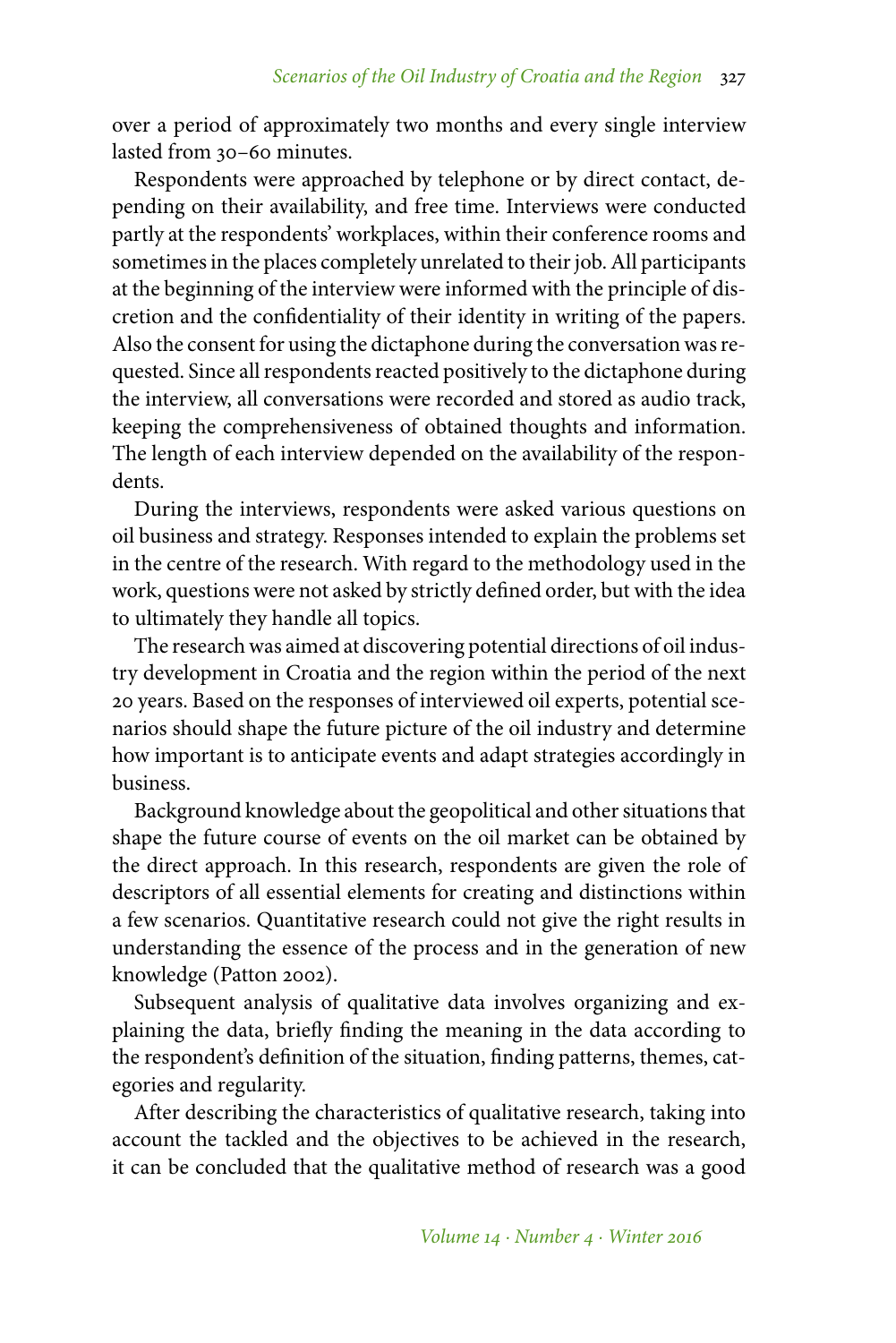choice by which we reached the goal of research – construction of potential development directions in the oil industry in Croatia and the region.

# qualitative research results and constructed scenarios

After carrying out the interviews with all responders and making the transcripts, next step was to further analyse the data obtained in this research (Patton 2002). The analysis was carried out in the form of detecting codes profiled during the interviews, and proved a certain consistencies and causality in the visions of the experts in the context of all thematic sections. During the process of interviewing of the respondents the basic intention was to obtain the professional reflection on scenario-based planning as a strategic tool and examining the future of the oil industry under the different thematic sections that have a crucial role in forming of the oil future.

All the respondents respectively accented on the importance of application of scenario planning. Since all respondents were highly profiled managers who worked or had contact with the market leaders, their knowledge and a comprehensive understanding of scenario planning and its benefits is not surprising.

The fundamental question raised as an object of study in the development of scenarios is the oil industry development perspectives at global and regional level for the next 20 years. What are the potential directions of development of the market and subjects which have a role in the exploration, production, processing and distribution of oil and oil derivatives? An important assumption was the projecting of the development of the global situation because it has a decisive influence on events in smaller, dependent regions reliant on raw materials and geo-political developments on the overall market.

Driving forces observed in the process of making scenarios represent the trends in the macro environment and have a direct effect on the observed basic question from the previous step. Added by the PESTLE model it is possible to observe in detail the factors from several major focal areas of company's business: political, economic, socio-cultural, technological, legal (legislative) and environmental (Porter 1985). Besides historical features, due diligence and other facts, the driving forces were pointed out by the experts during the interview and were repeatedly emphasized.

As the most important drivers the following was stressed: development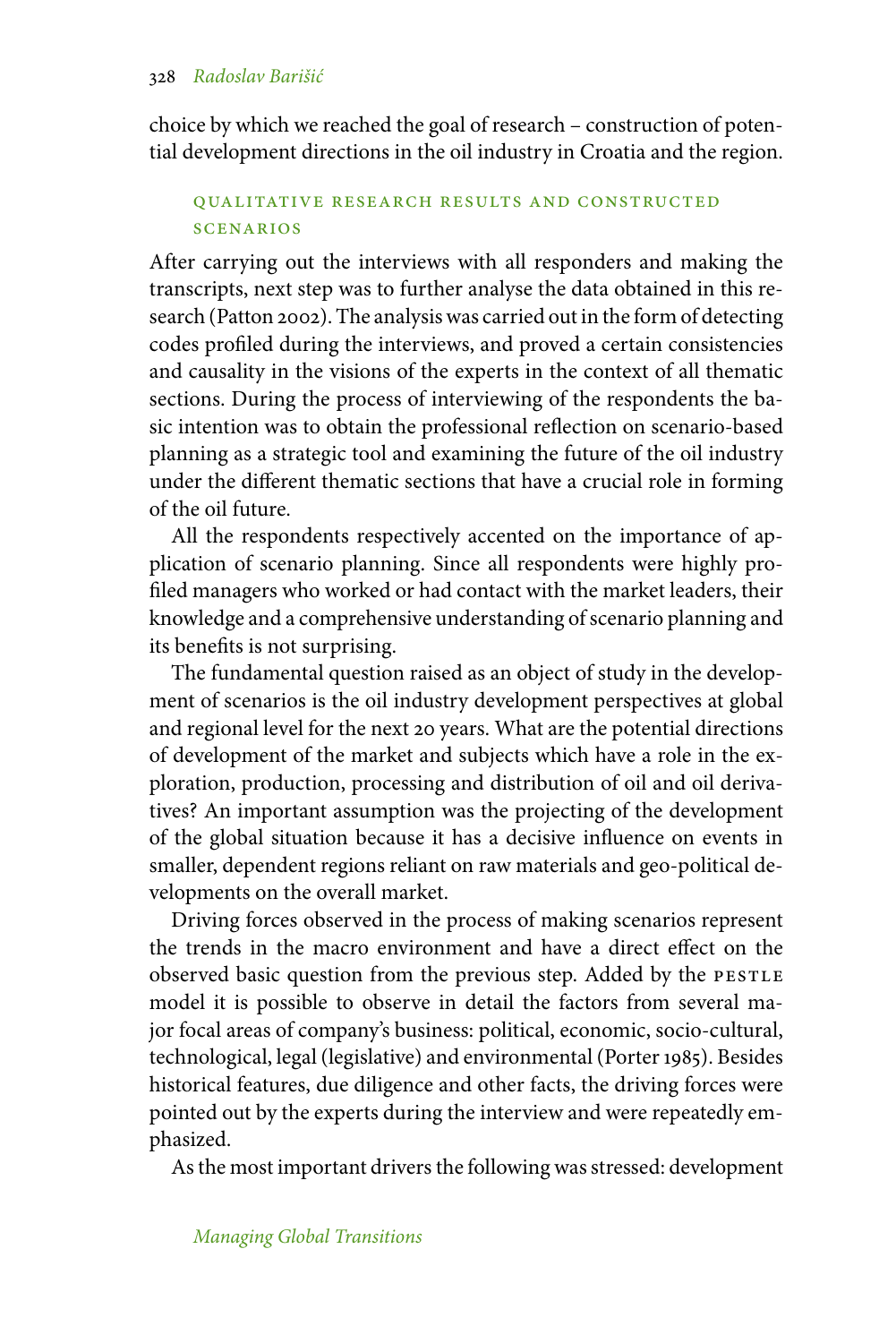| Driving force                                 | Importance | Uncertainty |
|-----------------------------------------------|------------|-------------|
| Development of the alternative energy sources | 10         | 8           |
| Oil demand                                    | 9          | 7           |
| Economic situation                            | 10         | 10          |
| Oil prices                                    | 10         | 9           |
| Availability of oil                           | 10         | 10          |
| Political environment                         | 9          | 9           |
| Technological development                     | 9          | 8           |
| Demographic trends                            | 8          | 7           |
| Transport development                         | 9          | 7           |
| Environmental regulations                     | 10         | 8           |

table 1 Ranking the Main Driving Forces by the Importance and Uncertainty

notes 1 – very small importance/uncertainty, 10 – very high importance/uncertainty.

of alternative energy sources, economic situation, demand for oil, oil prices, availability of the oil, political environment, technological development, demographic development, transport development of the market and environmental legislations. Each of these drivers was given a certain rating according to the importance of the impact on the area of research, while a level of uncertainty was considered as a second aspect i.e. a small possibility to forecast future outcomes related to these drivers.

From the comparative table 1 it is evident that the most important drivers with the highest degree of uncertainty are the economic situation and availability of oil. The economic situation is a key driver because it determines the future financial power of governments, businesses, shareholders, customers and other stakeholders to spend or invest in different directions that will shape the industry. They may be technical in nature, in the form of subsidies, acquisitions and consolidation, etc. The availability of oil on the other hand, has a significant impact on the supply and price and therefore, consequently, on the overall picture of the industry and market.

Once we defined and separated those factors that were rated as the most important ones, i.e. the most uncertain in the future business operations of the company, their presentation in made on the basis of two matrix axes of opposing characteristics that define the aforementioned drivers: sufficient or insufficient, that is, the development or stagnation.

From the displays of the matrix interrelation four potential develop-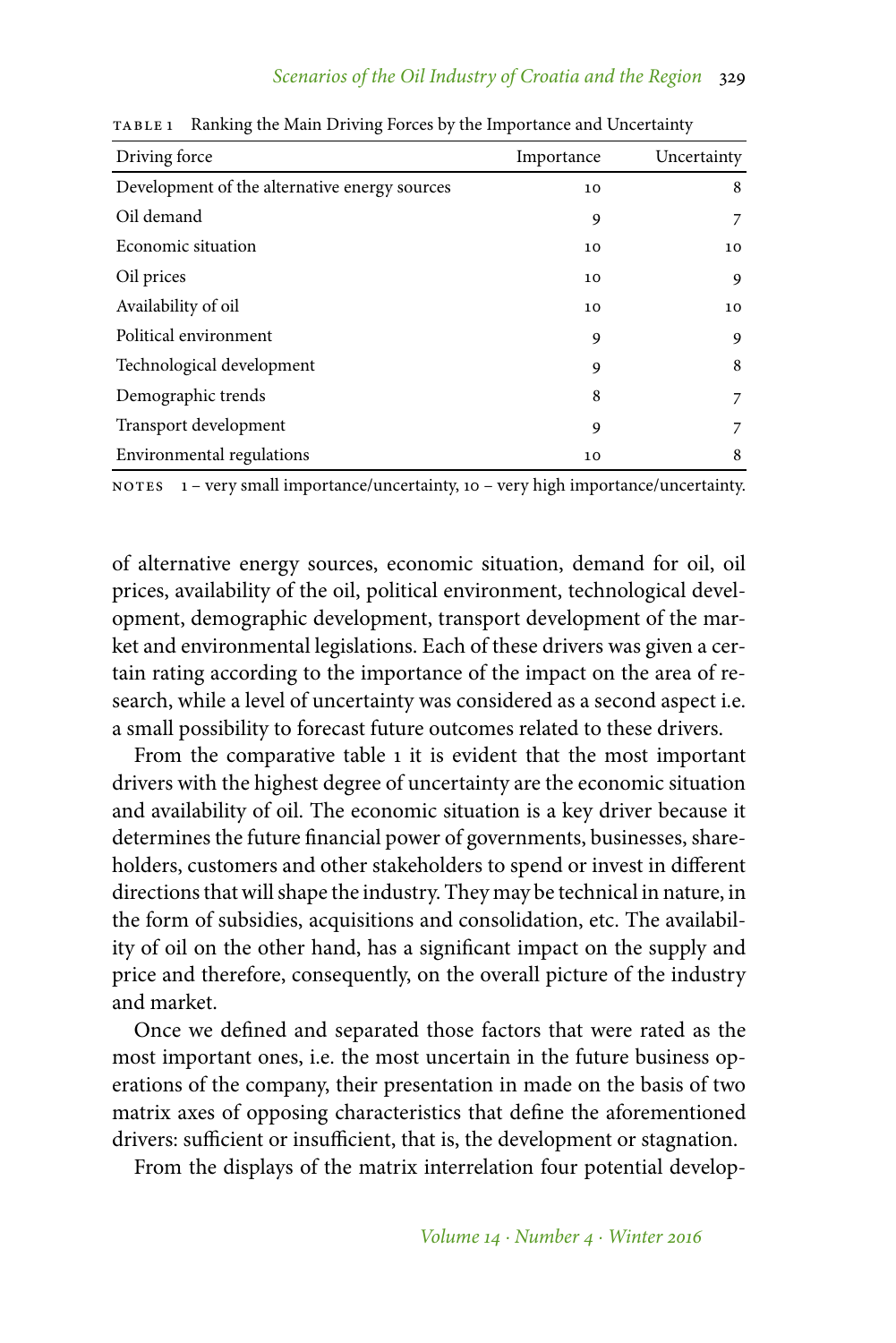

figure 2 Matrix of 4 Potential Scenarios

ment scenarios can be determined; each with its own characteristics and development direction, depending on the combination of key drivers it exists on. Special attention was paid to giving names easy to remember, but also descriptive representing the direction of development it was processing. Each of the potential scenarios is presented in more detail through processing of concepts that shape them and by entering into a deeper area of interest that defines them. Implications for each scenario are presented with indicators that give clues to early detection and identification of each potential direction.

*Oil Buffet.* Represents a scenario characterized by assumed high economic growth and high accessibility of oil. Regional economic growth moves in a positive direction resulting in the increase of economic activities, higher traffic frequency larger transfer of commodities and goods reflecting in an increase in oil demand as a basic energy source in all economy sectors. Determinants of this scenario have double impact on the technological development, since economic growth encourages rapid application of innovation and improvement in every technological sense. Ecology has an important role in the further development, predominantly in times of economic prosperity, when environmental standards increasingly tighten hindering company's business. Since the availability of fossil fuels remains large, alternative energy and energy efficiency are developing only to the extent ordered proscribed by state laws. Implications arising from this scenario are the progress of the overall economy, progress towards sophisticated technologies; a large number of new, modern petrol stations, increasing refining capacity, companies' revenue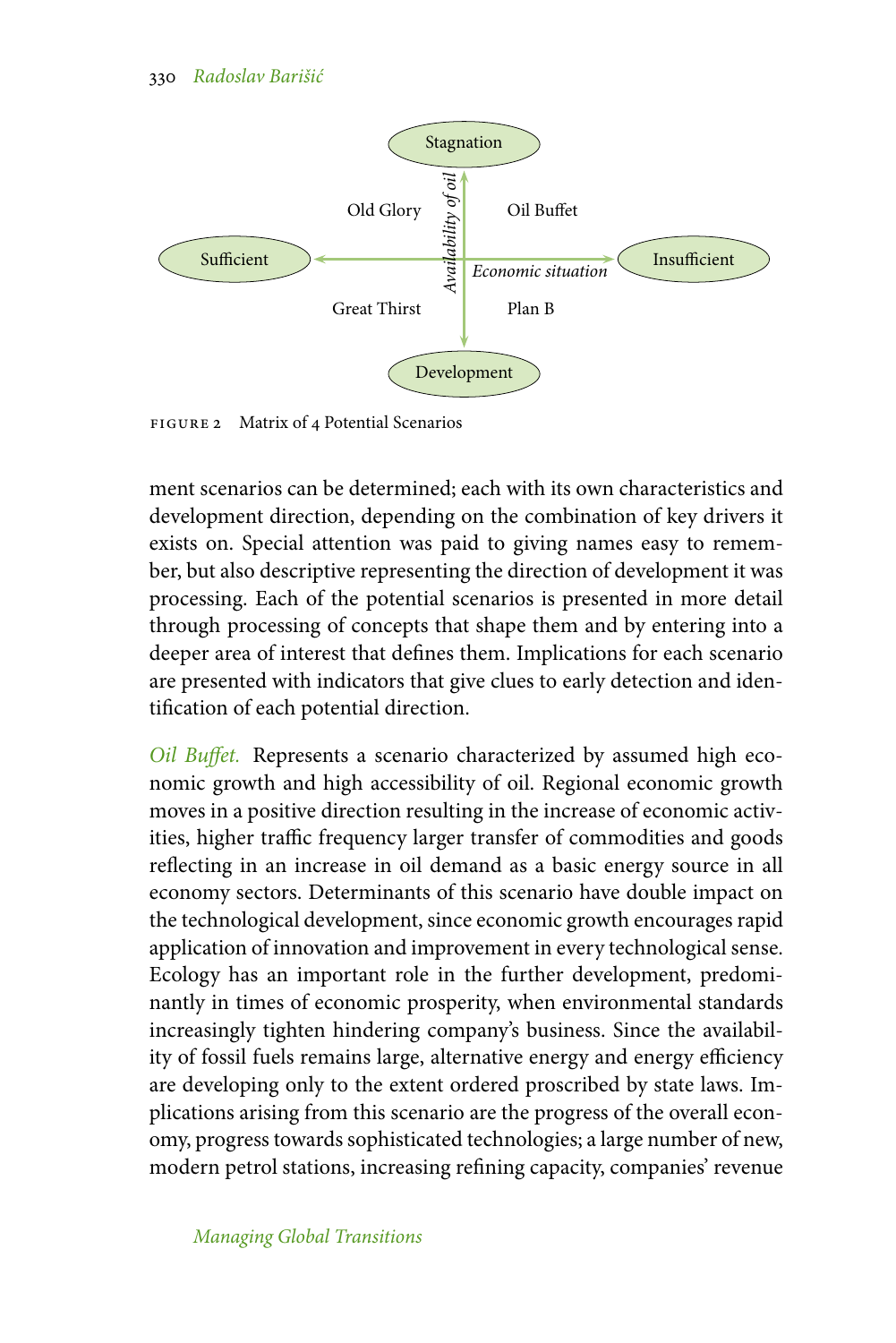growth caused the oil price hike. Indicators suggesting a potential development in this direction are high GDP growth, political stability and a sense of well-being. Strategies of oil companies in this scenario are focused on the use of appropriate situation and to make the best of it. Everyone will consolidate its position in the upstream and downstream, strongly focusing on the downstream business, where margins are the highest. All processing and distribution channels must be fully involved in order to meet the demand economy that is building a steam.

*Plan B.* In this scenario, economic growth is high, but the availability of oil is decreasing. The economic situation stimulates economic activity, which ultimately generates development of the market, transport, living standard and the general consumption. Thanks to the good economic situation and the available resources, larger funds are invested primarily in technological development, modernization of production plants, transport and refining. Oil supply is reduced, while demand is growing steadily resulting in a supply disruption on the market and the participants with continuously higher prices of oil on the market find themselves in the situation of a new oil shock. Thus, the alternative fuels have an important role as a substitute for oil. Most evident restructuring is going in the direction of gas as a more versatile energy source. Economic development has enabled governments to generously subsidize the production of fuels from renewable energy sources. Special attention is paid to energy efficiency which is reflected in decreasing of consumption which partially reduces oil dependence. Both electric and hybrid cars are becoming increasingly popular in traffic. Taking care of environmental protection and climate change imposes ecology as an important factor. Implications imposed are huge companies' investments in advanced technology and innovation. Indicators are constant economic development where GDP is rising, traffic is continuing to grow, as well as the level of population mobility. The construction of nuclear power plants supports the entire energy sector and has become more accepted in the public eye. Company strategies in this scenario-based direction are primarily aimed at restructuring towards alternative energy sources. It is important to timely modernize technological and move to promote the new generation of fuel so that the market leaders provide sufficient amounts of fuel to a deficit market.

*Old Glory.* Due to the stagnation in the economy and reduced volume of many economic activities, demand for motor fuels is also falling, while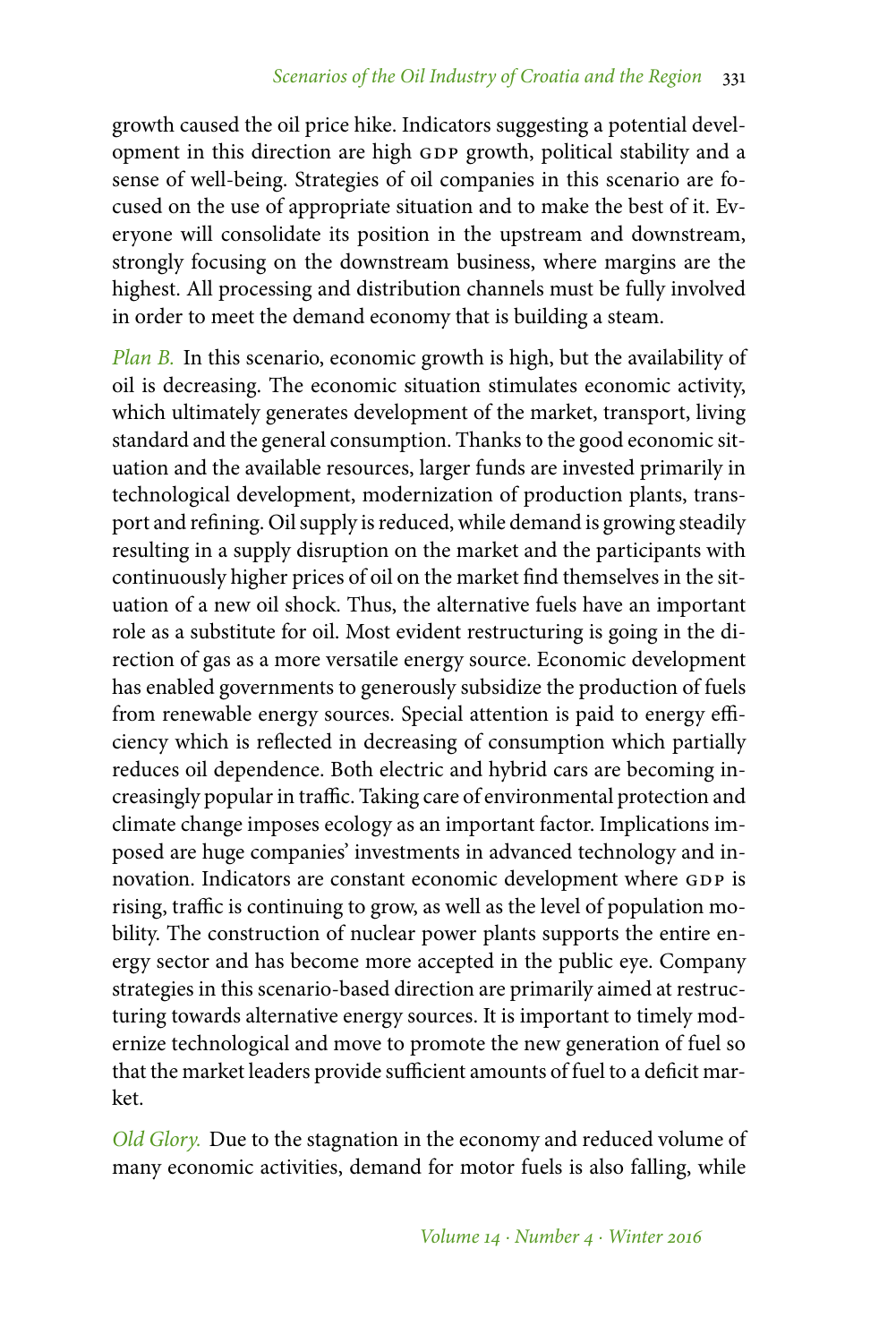the availability of oil is continuously high. Companies in the region have large unused availability of capacity due to the fall in consumption, with high fixed costs. Low prices are also contributing to the reduction of income and funds available for development. Technology becomes obsolete since the economic situation is not favourable to investment and modernization. Environmental management is completely deteriorated, standards are neglected, a new alternative energy sources are not even remotely innovated as proscribed by instructions and laws requirements. Energy efficiency is poorly developed which is degraded as secondary with regard to readily available raw materials and lack of funds for investment in the energy efficiency system. The energy obtained by exploiting renewable energy also has a very small percentage in the total consumption. Implications are the decline in the attractiveness of the oil business without a prospect of global recovery, consolidation and divestments of unused refining capacities and unprofitable parts of the retail network. Indicators are reflected in a large decline in demand, price deflation, a constant decline in GDP, the recession, causing decrease in the mobility of the population, reducing the value of the shares of oil companies and high illiquidity. Strategic moves demanded by the situation include optimizing operational performance with minimal employed capacity, narrowing of all activities with no market demand. Technology is maintained sufficient for operating without major investments and modernization.

*Great Thirst.* The economic stagnation and low availability of oil is determined by economic instability, geopolitical conflicts and deepening of the financial crisis. Due to low or negative economic growth, demand for oil and its derivatives have been reduced to the minimum amount. The availability of oil is decreasing, as the world's oil reserves have already been exhausted while the lack of resources prevents investment in technology development and improvement in the process of exploration and extraction of oil, and later, processing and distribution of oil. Oil prices steady decline after initial rise due to the scarcity of the raw material and the reduced sales volume, resulting in lower earnings for all market participants, and thus the value of the company. Alternative fuels are being developed, in direction of renewable energy sources such as wind, sun and water potential. Electricity occupies a significant role in the transport sector as available and already well-known energy source, without larger investment needs in exploration. The use of resources and the transfer of knowledge and experience provide potential existence in the context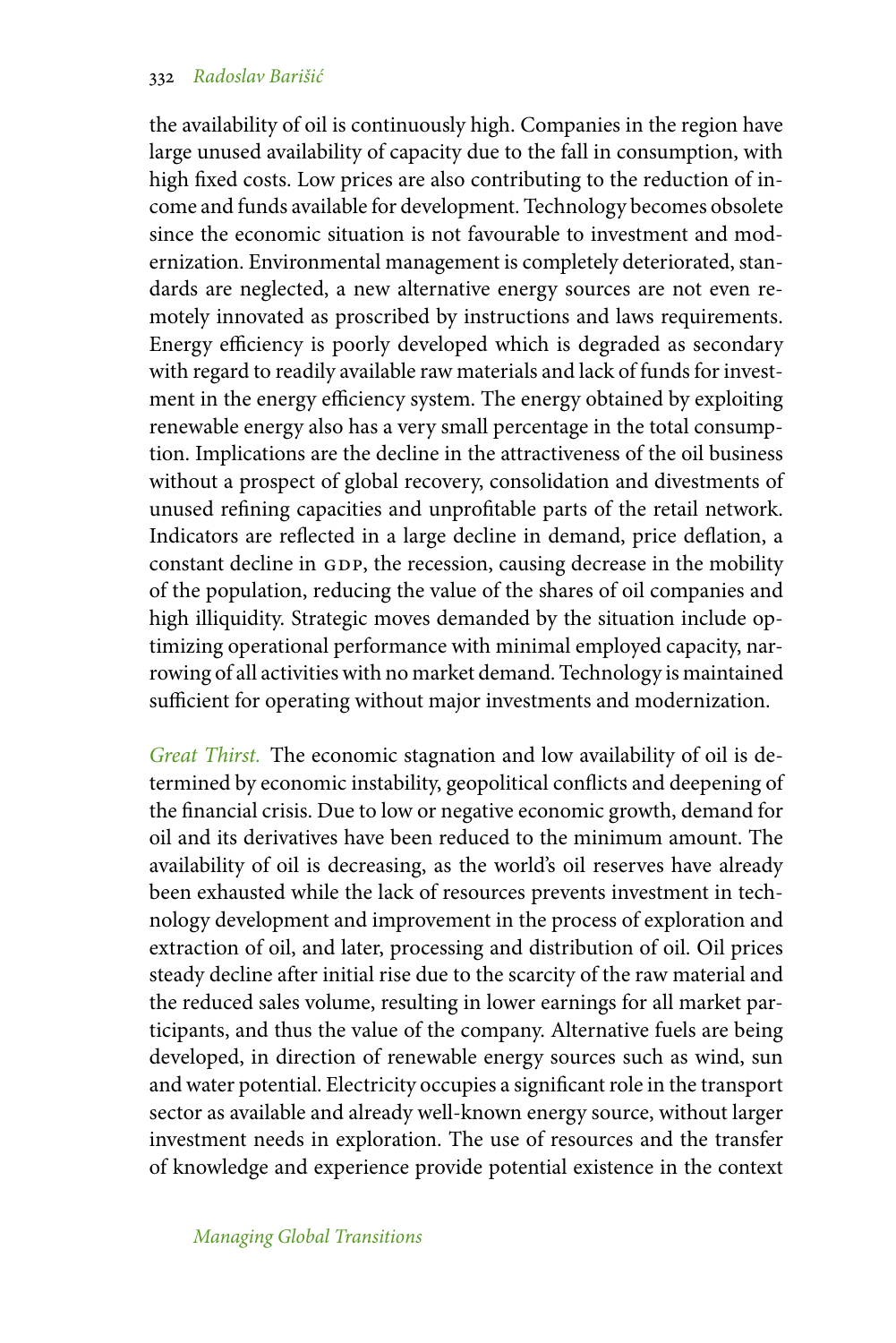of large global corporations that have the power to endure in the market and in the most unfavourable business conditions. Implications of this scenario are characterized by the poor economic situation in the market which causes the acquisitions of smaller, feebler companies by large predators. Indicators which lead to this scenario-based direction are reduced GDP and economic activity, transport sector in decline, especially in terms of mobility of the population and goods. Geopolitical disputes are being led regarding the oil exploitation, reflected in a decreasing availability and the rapid growth rate generating a decline in consumption, decline in stock prices of leading smaller companies in the region and their illiquidity.

# **Conclusion**

The role and the application of scenario analysis is presented through a number of approaches and schools that served as the basis for the scenario of Croatian and regional oil industry development. It is important to understand the explained steps, and to be able to apply them in correct way to create were prepared scenarios which include all necessary attributes.

In this regard, the scenarios made for future development, aim to represent a framework for the future development of companies with the respective signals that alert to the obligation for adjusting the strategy in the coming turbulent period. Their development path was presented with the future strategic shifts within their basic activities, their investment and expansion in the market, adapting to new trends in the oil business, their competitive environment, and attempts to spread via the acquisition or establishment of strategic alliances. Also, geo-political conditions were processed on the regional market where these businesses actually operate.

Drafting of scenarios in this paper was carried out with the help of qualitative research and in-depth interviews with experts who gave their reflections on key issues affecting the development scenarios in the oil business. Different and also the uncertain factors that can potentially lead to dramatic changes in the global, regional and ultimately Croatian oil market were taken into account. With the help of their augmented and creative visions for the future oil business development, future development scenarios were made.

However, there are some limits of research in terms of focus on specific questions by the experts and also their dedication and impartiality